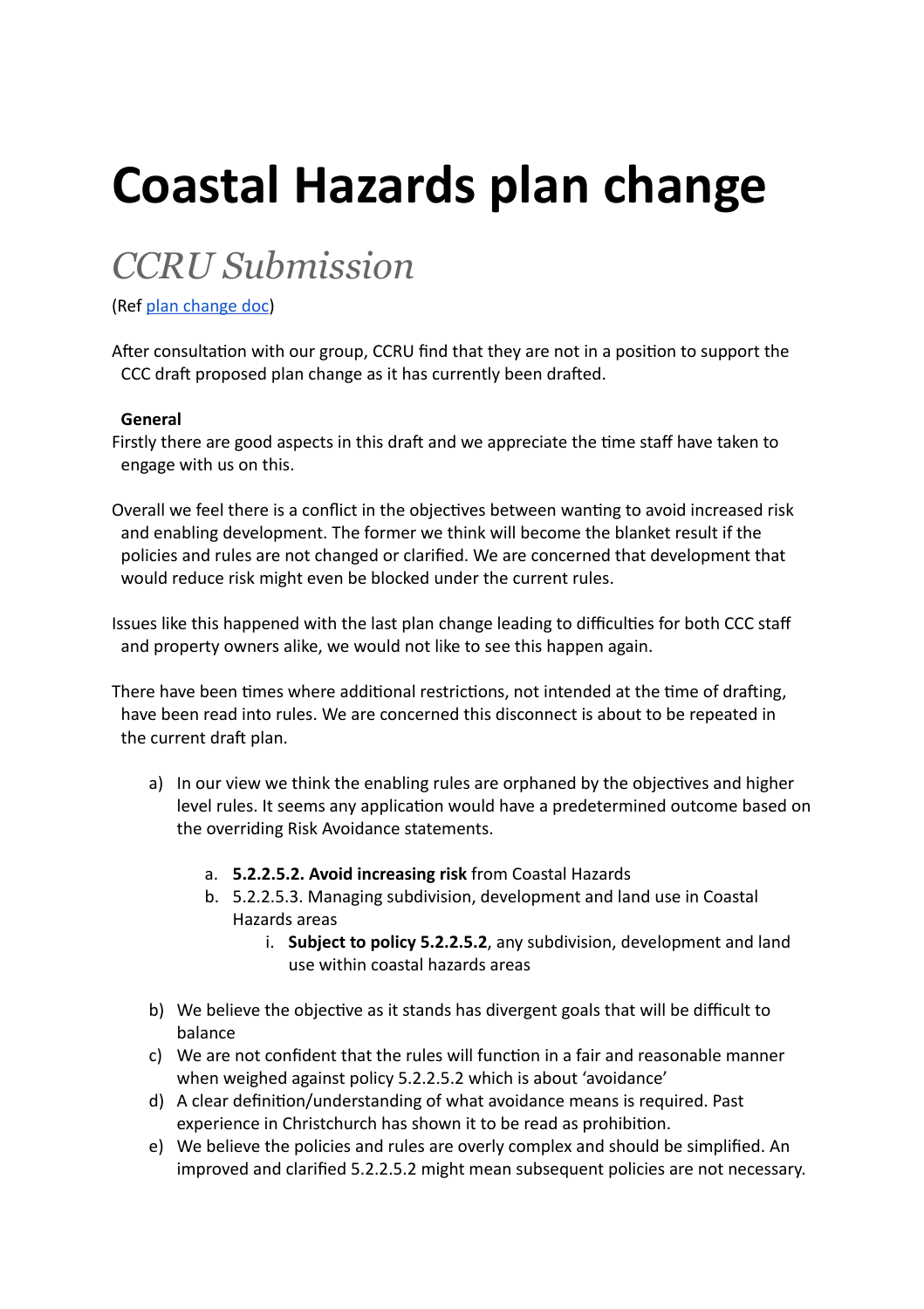- f) The RUO should not be disposed of and instead should be extended. It was arrived at through a rigorous process and is working well.
- g) The concept that risk is not increased until the hazard itself has reached a certain trigger point needs to be integrated into the rules.
- h) The plan change does not seem to address area-wide mitigation to enable works that will protect communities from coastal hazards.

# **Objectives**

Objective 5.2.1.2 shows an internal inconsistency in the sense that "not increased" and "managed to an acceptable level" can be interpreted as pointing to different outcomes. It is not clear to CCRU how the CCC will manage this dichotomy fairly and consistently

#### *Objective 5.2.1.2 – Coastal Hazards.*

- *a. Development, subdivision and land use does not increase the risk of coastal inundation, coastal erosion, rising groundwater or tsunami causing physical, social, economic or environmental harm.*
- *b. Existing communities potentially affected by coastal hazards are able to continue to develop and use land, natural and physical resources where the risk of adverse effects from coastal hazards is not increased and the level of risk can be managed to an acceptable level.*

#### **Policies**

We feel the policies are too complex, there are over two pages of policies and we believe these could be simplified

*5.2.2.5.2. Avoid increasing risk from Coastal Hazards Within areas of coastal hazards avoid development, subdivision and land use that would increase the risk of social, environmental and economic harm from coastal hazards unless:*

*i. it is dependent on a coastal location, and* 

*ii. there are no other reasonable alternatives available, and* 

*iii. the benefits of the proposed development out-weigh the potential harm, and*

*iv. the adverse effects from coastal hazards and the development on people, property, infrastructure, the environment and cultural values are migated to the fullest extent praccable*

We see policy 5.2.2.5.2 above as being particularly problematic due to the following

- a) "Avoid increasing risk from Coastal Hazards" does not reflect the balance displayed in objective 5.2.1.2
- b) As policy 5.2.2.5.2 informs all subsequent rules, we are not confident that the policy in this format supports the perceived intent or outcome of the rules.
- c) We are concerned any application will have a predetermined outcome based on the overriding Risk Avoidance statements.
- d) We find "i) it is dependent on a coastal location, and ii) there are no other reasonable alternatives available" are vastly open to interpretation and could serve as a catch-all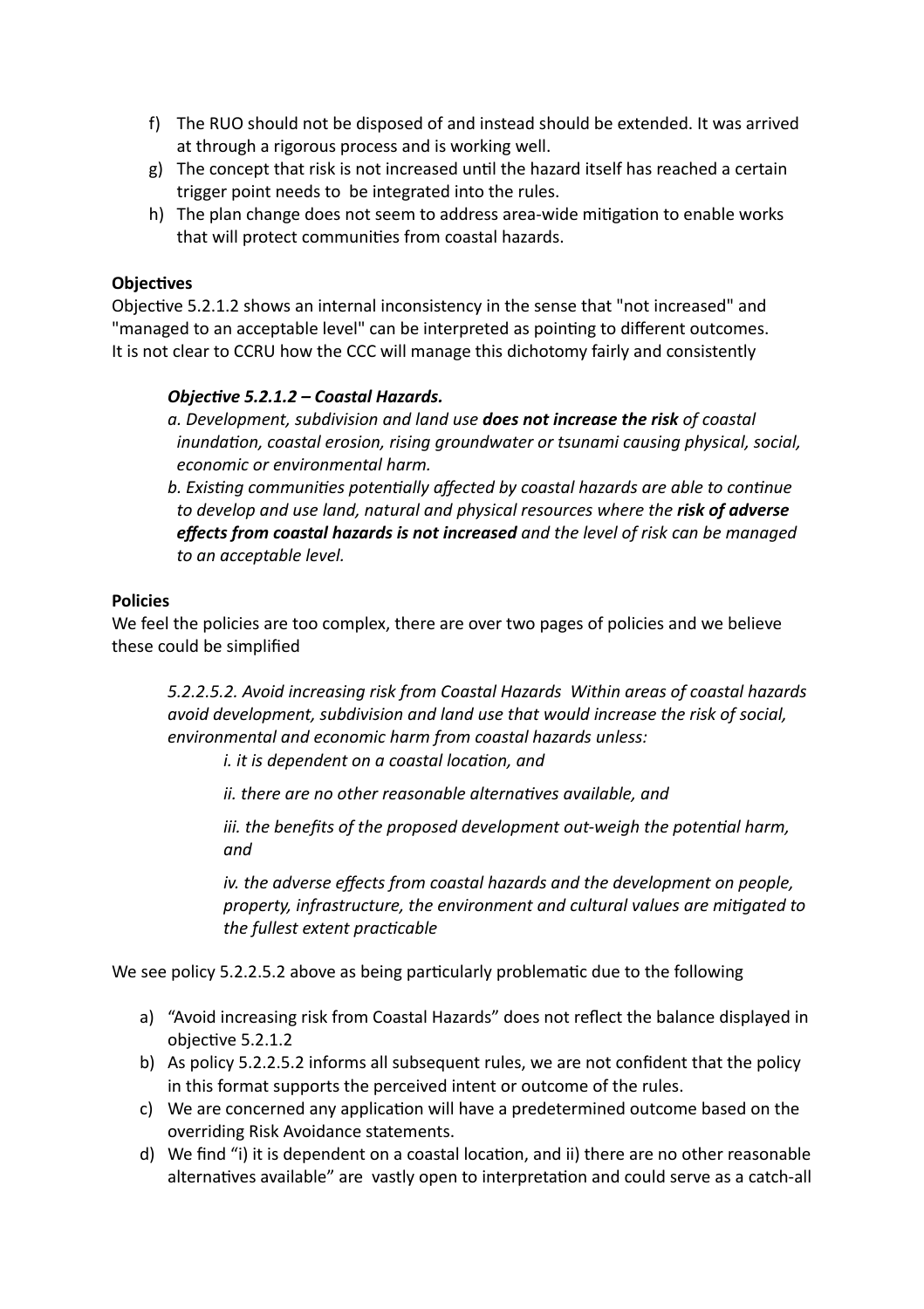clause. A planner assessing and application under this clause could say that there are many other sections to build on in CHC so we will not allow any development, at all in these areas

It could consequently lead to an application to build in a coastal area being rejected in favour of building anywhere else simply because it is possible.

e) 5.2.2.5.2 iv " the adverse effects ..... are mitigated to the fullest extent possible. Is up in the air.. Someone could read into this that the only way to achieve the "fullest extent possible " is to not allow any development.

#### **Rules**

This includes restricted discretionary RD1-RD21. That has over 17 matters of discretion. We see this is needlessly excessive.

We are unsure how Adaptation will be applied as an assessment matter. Many communities do not have an adaptation plan, have not engaged in this conversation, and will not do so for a number of years. How will the lack of a plan or the inclusion of a plan be used in the assessment?

# **RUO**

The draft plan change appears to propose removing the current RUO. CCRU does not support the removal of the RUO.

At present the RUO is functioning well. It has allowed residents to build safe and site appropriate houses, within a set of fair and reasonable rules. It has restored vitality to the community. We believe the RUO works efficiently and fairly and should be extended to other high management areas.

We are concerned the current draft plan will not function in such a fair and efficient manner. As an example, a replacement residential unit in the high inundation zone (which at present equates to the RUO) is a RD activity. This plan indicates two aspects will be considered. (a)The very specific matters of discretion for RD and (b) that it must align with the policies and objectives which indicate **avoiding** an increase in risk.

We are concerned that avoidance policy 5.2.2.5.2 of which the rules are subordinate to, will inform rules in such a way that development may appear possible on the face of it but will be stalled by avoiding risk. This is what occurred pre RUO. Staff were provided legal advice at the time that instructed an avoidance policy.

The issues impacting on the properties and communities in residentially zoned land which may be affected by sea level rise were clearly idenfied and addressed by the IHP. The IHP considered there was nothing in the CRPS which warranted non-complying activity status and accordingly introduced the restricted discretionary activity status to limited activities in the RUO (204). *"In our view, the risk here is one to property, not to people. We accept that wellbeing can be affected by flooding, even if safety is not."* (205)

The IHP said, "*Relevant to these two issues is another matter: the source of the risk. Where the risk is one which could occur suddenly, such as a breach of a river or similar, clearly the*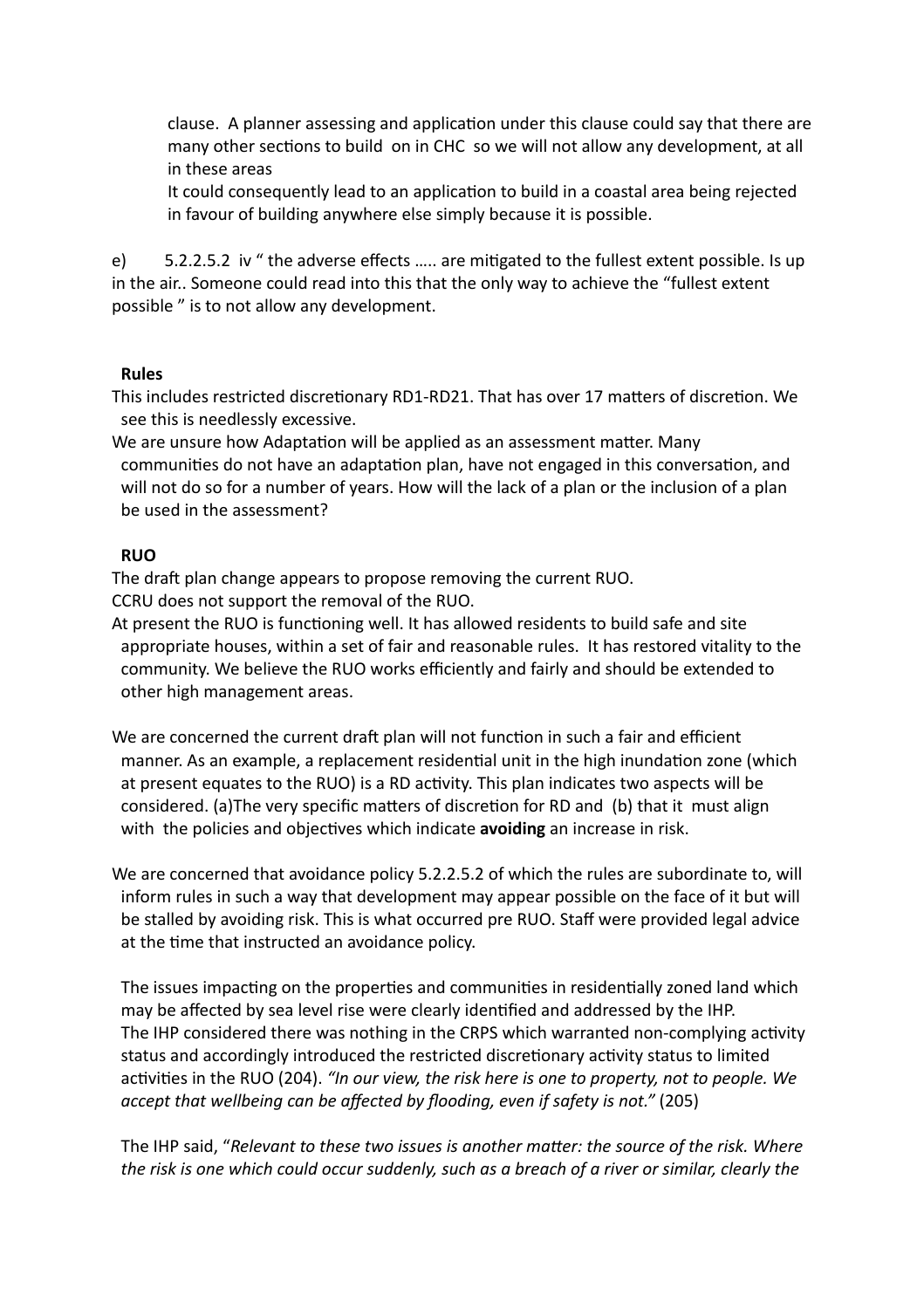*risk to life and people is greater. Conversely, where the source is more gradual, as is the case here, the risk is primarily to property.*

In our view the draft is in effect a role back to the pre-RUO time, where risk and avoidance was used to stall any level of development.

If you want to see what an ineffective policy looks like and its effect on a community, look no further than Southshore. The Southshore experience is one that should be considered and learning followed. This led to an erosion of the well-being levels, so concerning that it was raised at council level. Several residents were financially affected, and their health was of concern to their friends and families. This is what happens when communities are over regulated, and a district plan fails to function fairly and reasonably. Communities were smothered.

A return to this type of policy application is in our view not acceptable and is most likely to have similar results.

We do not want a repeat performance of the pre RUO fiasco and we see nothing in the policy that would prevent such a repeat.

#### **Risk**

We find there is no clear definition of risk. What does avoid risk mean? There is a time element to risk. Is this policy concerned about avoiding current risk or future risk? This is not clearly specified, and it appears this policy supports applying future risk prematurely

We see no opportunity or provision to acknowledge a reduction of risk in the plan. What if a remodel of a property reduces risk?

For example, an old house that is ground level (high risk/ less resilient) should be encouraged to build new. The new build should be viewed as reducing risk (higher, safer, eco). Residents need to be able to adapt to family needs and improve the housing stock.

# **Avoidance**

Avoidance is a central term in this plan change but its meaning is not clear. To date it seems to have been read as prohibited. It needs to be clarified along with how it will be applied in this circumstance.

# **Foundational Data**

The CCC have indicated in submission feedback that comments and feedback on the Jacobs report are welcome during the process for the plan change. This is appreciated as all aspects should be open to questions and feedback in a good process.

CCRU make the following comments

- An independent comprehensive review would be valuable and help to build community trust.
- We are unsure how the High hazard erosion line has come about.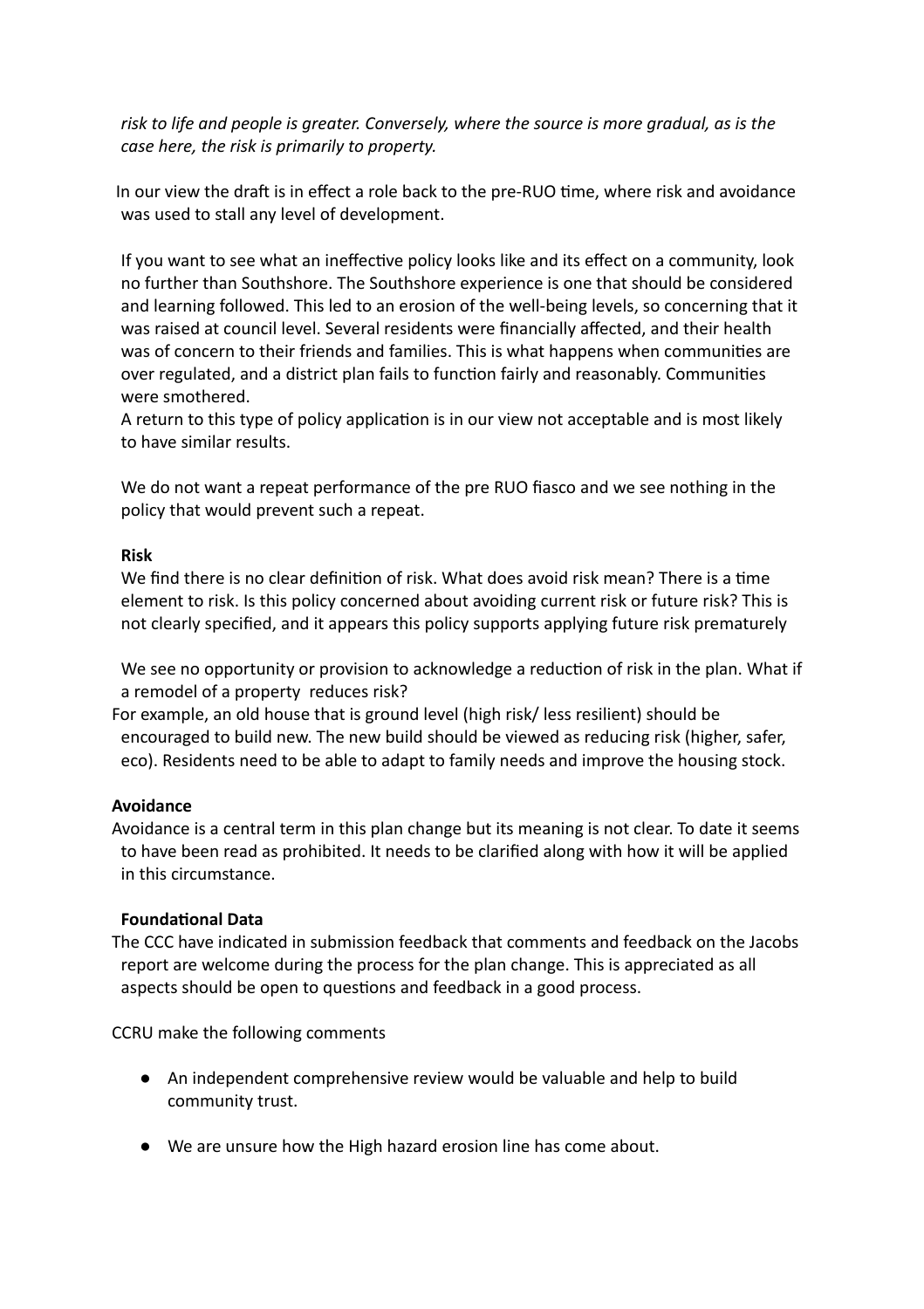● Mapped flood levels appear not to correlate with actual flooding that is currently happening in the example 100 and 200 year events.

#### **The new policy should be road tested**

We have stated that we are concerned and do not have confidence that the policies and rules will be able to be applied in a manner the planners are portraying or perhaps expecting.

For this reason, we believe it is important that the CCC either via internal or external sources undertake work on applying the rules to real life examples.

CCRU believe it is the council's obligation to test a policy thoroughly before it is implemented. CCRU request suggest that the CCC road test the plan using 15 real-life examples across the areas of control and discretion and in the different zones. We would like to see how the plan works and what outcomes can be expected.

This road-testing would best occur before the plan change is formally notified.

It is CCRUs view that this would be of benefit to both the public and the planners to see how the rules work in practice.

We see that it can only be a win win. If the outcome shows the plan does not respond as expected, then modification can occur before further hearings. If the plan does function fairly and consistently it will give residents a transparent pathway to better understand how the plan functions and the confidence to better support the plan change in the processes moving forward.

Additionally, we see that publicly available road tested examples support the intent of the rules into the future by keeping a consistent and transparent pathway. We believe this will assist both planners and homeowners alike.

#### **Adaptive vs Risk based approach**

The plan change has taken a 'risk based' approach based on models. We think a better and safer approach would be adaptive management.

**Policy Clause 5.2.2.5.3 s**tates that subdivision development and land use within coastal hazard areas shall be located in the **lowest risk category possible.** If this clause remains, we will not be allowed to subdivide, develop or even live in any area outside of the lowest risk areas. Is this what is intended? We hope not.

Clause E in the same policy relies on risk based trigger points. What is the definition of this?

Who makes this call and based on what information. It seems very arbitrary and open to the particular bias of individual council officers.

Clause F in the same policy sounds as though the council has already made its decision that there will be "removal relocation or sensation of activity" perhaps the words if deemed required could be added here and softened so that it reads to be less of a requirement and endgame policy